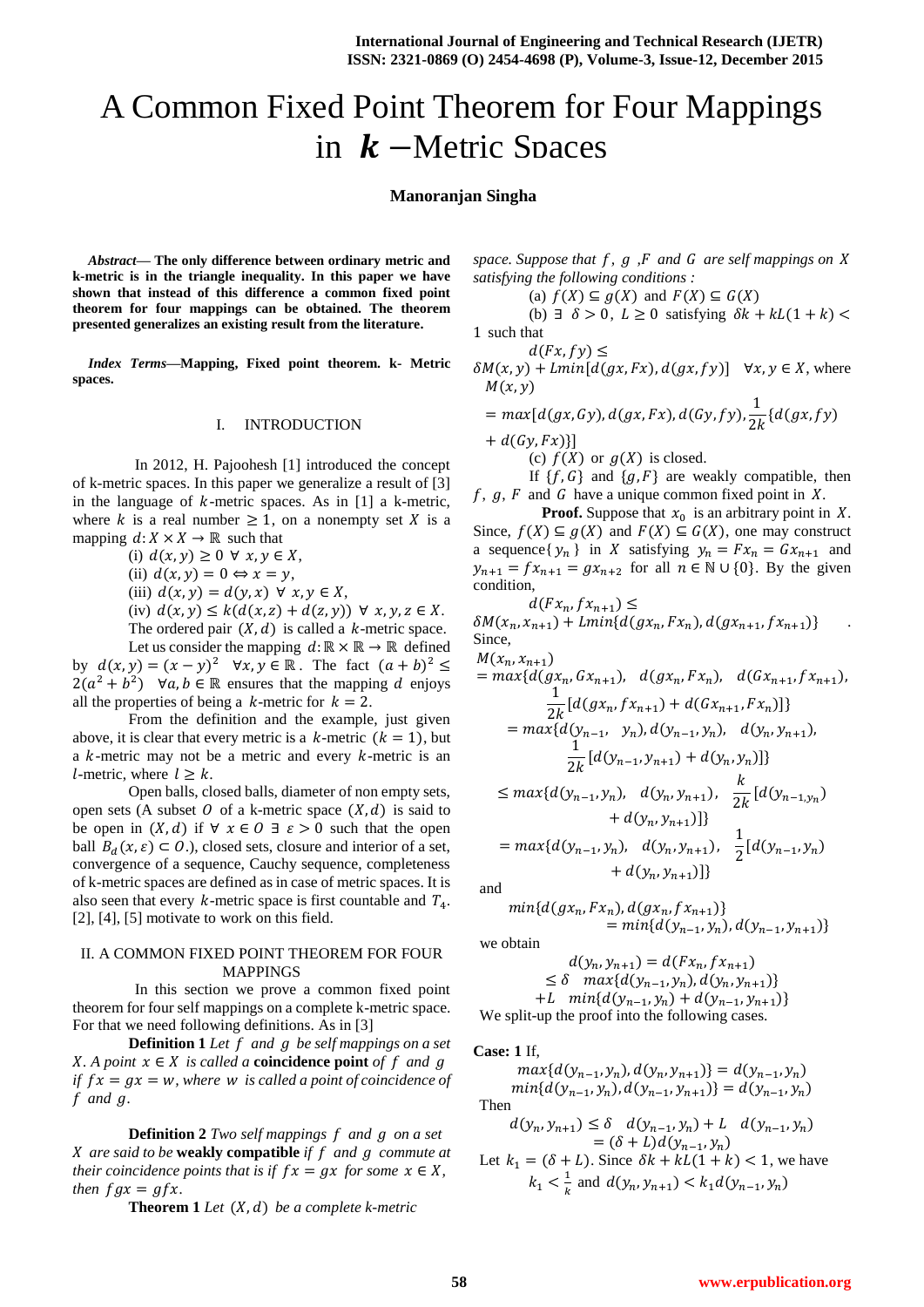**Case: 2** If,

 $max{d(y_{n-1}, y_n), d(y_n, y_{n+1})} = d(y_{n-1}, y_n)$  $min{d(y_{n-1}, y_n), d(y_{n-1}, y_{n+1})} = d(y_{n-1}, y_n)$ Then

$$
d(y_n, y_{n+1}) \leq \delta \quad d(y_{n-1}, y_n) + L \quad d(y_{n-1}, y_{n+1})
$$
  
\n
$$
\leq \delta d(y_{n-1}, y_n) + Lk \quad d(y_{n-1}, y_n) + L \quad k \quad d(y_n, y_{n+1})
$$
  
\n
$$
\Rightarrow (1 - Lk)d(y_n, y_{n+1}) \leq (\delta + kL)d(y_{n-1}, y_n)
$$
  
\n
$$
\Rightarrow d(y_n, y_{n+1}) \leq \frac{\delta + kL}{1 - kL}d(y_{n-1}, y_n)
$$
  
\nLet  $\frac{\delta + kL}{1 - kL} = k_2$ , since  $\delta k + kL(1 + k) < 1$ ,  
\n $k_2 < \frac{1}{k}$  and  $d(y_n, y_{n+1}) \leq k_2d(y_{n-1}, y_n)$ 

**Case: 3** If

 $max{d(y_{n-1},$  $min{d(y_{n-1}, y_n), d(y_{n-1}, y_{n+1})} = d(y_{n-1}, y_n)$ Then

$$
d(y_n, y_{n+1}) \leq \delta \quad d(y_n, y_{n+1}) + L \quad d(y_{n-1}, y_n)
$$
  
\n
$$
\Rightarrow (1 - \delta) d(y_n, y_{n+1}) \leq L \quad d(y_{n-1}, y_n)
$$
  
\n
$$
\Rightarrow d(y_n, y_{n+1}) \leq \frac{L}{1 - \delta} \quad d(y_{n-1}, y_n)
$$
  
\nLet  $\frac{L}{1 - \delta} = k_3$ , since  $\delta k + kL(1 + k) < 1$ ,  
\n $k_3 < 1$  and  $d(y_n, y_{n+1}) \leq k_3 d(y_{n-1}, y_n)$ .

**Case: 4** If

 $max{d(y_{n-1},$  $min{d(y_{n-1}, y_n), d(y_{n-1}, y_{n+1})} = d(y_{n-1}, y_n)$ Then  $d(y_n, y_{n+1}) \leq \delta d(y_n, y_{n+1}) + Ld(y_{n-1},$  $\leq \delta d(y_n, y_{n+1}) + Lkd(y_{n-1},$  $\Rightarrow (1 - \delta - Lk)d(y_{n+1}, y_n) \leq Lkd(y_{n-1}, y_n)$  $\Rightarrow d(y_n, y_{n+1}) \leq \frac{k}{1 - s}$  $\mathbf{1}$ Let  $\frac{kL}{1-\delta-kL} = k_4$ , since  $\delta k + kL(1+k) < 1$ ,  $k_4 < \frac{1}{1}$  $\frac{1}{k}$  and  $d(y_n, y_{n+1}) \leq k_4 d(y_{n-1},$ Let  $h = max\{k_1, k_2, k_3, k_4\}$  then  $h < \frac{1}{b}$  $\frac{1}{k}$  and  $d(y_{n+1}, y_n) \leq hd(y_n, y_{n-1}) \leq h^n d(y_0, y_1).$ 

Now for 
$$
n > m
$$
  
\n
$$
d(y_m, y_n) \le kd(y_m, y_{m+1}) + kd(y_{m+1}, y_n)
$$
\n
$$
\le kd(y_m, y_{m+1}) + k^2 d(y_{m+1}, y_{m+2}) + k^2 d(y_{m+2}, y_n)
$$
\n
$$
\le kd(y_m, y_{m+1})
$$
\n
$$
+ k^2 d(y_{m+1}, y_{m+2}) + \ldots + k^{n-m} d(y_{n-1}, y_n)
$$
\n
$$
\le kh^m d(y_0, y_1)
$$
\n
$$
+ k^2 h^{m+1} d(y_0, y_1) + \ldots + k^{n-m} h^{n-1} d(y_0, y_1)
$$
\n
$$
= h^m (k + k^2 h + k^3 h^2 + \ldots + k^{n-m} h^{n-m-1}) d(y_0, y_1)
$$
\n
$$
= h^m k (1 + (kh) + (kh)^2 + \ldots + (kh)^{n-m-1}) d(y_0, y_1)
$$
\n
$$
< \frac{h^m k}{1 - kh} (\text{since } kh < 1)
$$
\n
$$
\to 0 \text{as } m \to \infty
$$

Therefore  $\{y_n\}$  is a Cauchy sequence in  $(X, d)$ , since  $(X, d)$  is complete, there exist  $z \in X$  such that  $\lim y_n = z$ .

Assume that  $g(X)$  is closed, therefore there exist a point  $u \in X$  such that  $z = gu$ 

Now we have,

$$
d(z, Fu)
$$
  
\n
$$
\leq k \quad d(z, y_{n+1}) + k \quad d(y_{n+1, Fu})
$$
  
\n
$$
= k \quad [d(z, y_{n+1}) + d(fx_{n+1}, Fu)]
$$
  
\n
$$
\leq k \quad [d(z, y_{n+1}) + \delta \quad \max\{d(gu, Gx_{n+1}), d(gu, fu), d(Gx_{n+1}, fx_{n+1}),
$$

 $\mathbf{1}$  $\frac{1}{2k} [d(gu, fx_{n+1}) + d(Gx_{n+1})]$ + L  $min{d(gu,Fu), d(gu, fx_{n+1})}]$  $= k \left[ d(z, y_{n+1}) \right]$ +  $\delta$  max{ $d(z, y_n)$ ,  $d(z, fu)$ ,  $d(y_n, y_{n+1})$ ,  $\mathbf{1}$  $\frac{1}{2k}$ + L  $min{d(z, Fu), d(z, y_{n+1})}$  $\leq k \ d(z,y_{n+1})$ +  $\delta$  k max{ $d(z, y_n)$ ,  $d(z, fu)$ , [k d(y<sub>n</sub>, z) +  $k$   $d(z, y_{n+1})$ ],  $\mathbf{1}$  $\frac{1}{2k}$ + L  $min{d(z, Fu), d(z, y_{n+1})}$ Taking limit as  $n \to \infty$  we get,  $d(z, fu) \leq \delta k d(z, Fu)$  [by the given condition  $\delta k < 1$ Therefore,  $d(z, Fu) = 0 \Rightarrow z = Fu$ Since  $F$  and  $g$  are weakly compatible, we obtain that,  $gFu = Fgu$  $\Rightarrow$  gz = Fz Since  $F(X) \subseteq G(X)$ , there exist  $v \in X$  such that  $Gv = z$ Applying the given condition we get,  $d(z, fv) = d(Fu, fv)$  $\leq \delta$   $max{d(gu,Gv),d(gu,Fu),d(Gv,fv)},$  $\mathbf{1}$  $\frac{1}{2k}$ + L  $min{d(gu,Fu), d(gu,fv)}$  $\therefore d(z, fv) \leq \delta d(z, fv)$  $\Rightarrow d(z, f v) = 0 \quad (\because \delta k \leq 1)$  $\therefore z = f v = G v$ Since  $G$  and  $f$  are weakly compatible, we obtain that  $fGv = Gfv$  $\Rightarrow fz = Gz$  $d(Fz, z) = d(Fz, fv)$  $\leq \delta max\{d(gz, Gv), d(gz, Fz), d(Gv, fv), \frac{1}{2}\}$  $\frac{1}{2k}$  $+ d(Gv, Fz)]$  $^{+}$  $= \delta max\{d(Fz,z), d(Fz,Fz), d(z,z), \frac{1}{2}\}$  $\frac{1}{2k}$  $+ d(z, Fz)]$  $+ Lmin{d(Fz,Fz), d(Fz,z)}$  $= \delta d(Fz, z)$  $\Rightarrow d(Fz, z) = 0$ So,  $gz = Fz = z$ . Similarly we get,  $d(z, fz) = d(Fz, fz)$  $\leq \delta max\{d(gz,Gz),d(gz,Fz),d(Gz,fz),\frac{1}{2}\}$  $\frac{1}{2k}$  $+ d(Gz,Fz)]$ +  $Lmin{d(gz,Fz), d(gz,fz)}$  $= \delta max\{d(z, fz), d(z, z), d(fz, fz), \frac{1}{2}\}$  $\frac{1}{2k}$  $+ d(fz, z)]$  $+ Lmin{d(z, z), d(z, fz)}$  $= \delta d(z, fz)$  $\Rightarrow d(z, fz) = 0$ 

So,  $Gz = fz = z$  and therefore z is common fixed point of  $f$ ,  $g$ ,  $F$  and  $G$ .